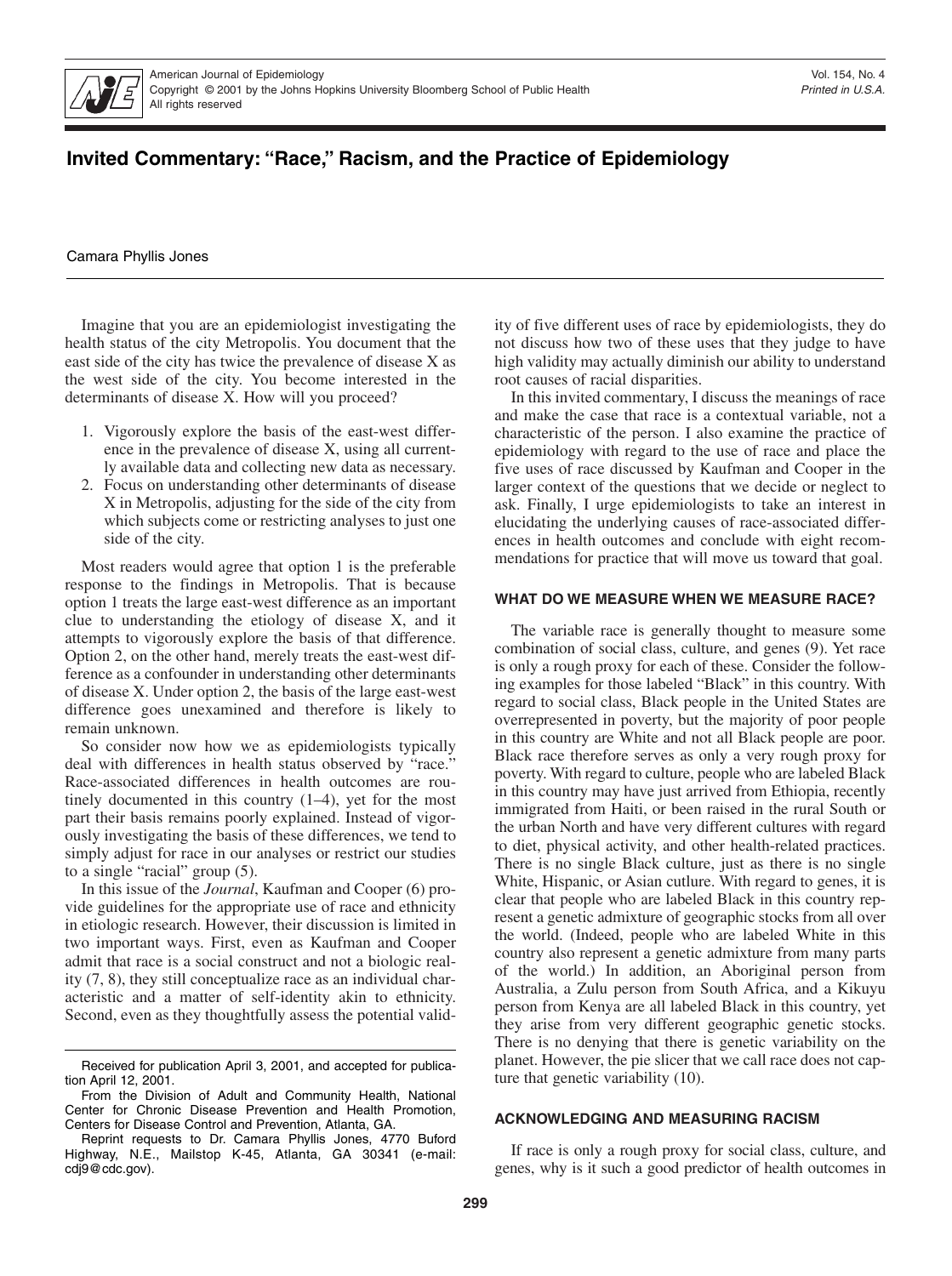the United States? It is because the race that we measure in our studies is the same race that is noted by a taxi driver, a police officer, a judge in a courtroom, or a teacher in a classroom. That is, race is a social classification in our race-conscious society that conditions most aspects of our daily life experiences and results in profound differences in life chances (11).

We are all born with a heritage. We have parents, grandparents, and great-grandparents behind us who give us both a genetic heritage and a cultural heritage (ethnicity), but we are assigned a race in this country. We learn our race in early childhood and it becomes part of our self-identity. However, it is clearly a contextual variable, not something inherent to the person.

This assigned race varies among countries. For example, in the United States I am clearly labeled Black, while in Brazil I would be just as clearly labeled White and in South Africa I would be clearly labeled "colored." It is likely that, if I stayed long enough in any one of these settings, my health profile would become that of the group to which I had been assigned, even though I would have the same genetic endowment in all three settings.

In addition, this assigned race may vary over time. It is instructive to examine the changing racial categories used in the United States decennial census from 1790 to the present (12). For example, in 1790 I would have been counted as a slave, in 1850 as either Black or "mulatto," in 1890 as one of Black, mulatto, "quadroon," or "octoroon" ancestry, in 1950 as "Negro," and in 2000 as "Black, African American, or Negro," plus "White" and "American Indian or Alaska Native" if I so chose. These and other changes on the census reflect changes in political climate and patterns of immigration. The only category that has remained constant over the history of the census is White, and even this is a constructed category that has had variable criteria for membership (13).

Race is a social construct, a social classification based on phenotype, that governs the distribution of risks and opportunities in our race-conscious society. Although ethnicity reflects cultural heritage, race measures a societally imposed identity and consequent exposure to the societal constraints associated with that particular identity. That is, the race that an investigator notes or a study subject has learned to selfreport is an excellent measure of exposure to racism. Perhaps it is this aspect of race that profoundly impacts health and results in race-associated differences in health outcomes that are large in magnitude, occur across the life span, and involve many different organ systems.

# **LEVELS OF RACISM**

If, indeed, racism is a root cause of observed raceassociated differences in health outcomes, it is vitally important that we develop a detailed understanding of the characteristics and manifestations of racism. I describe three levels of racism, institutionalized, personally mediated, and internalized, each of which can have an impact on health (14). Understanding these three levels is useful to epidemiologists and other public health practitioners for generating hypotheses about the basis of race-associated

differences in health outcomes, as well as for designing interventions to eliminate those differences.

*Institutionalized racism* is defined as differential access to the goods, services, and opportunities of society by race (14). It is structural, having been codified in our institutions of custom, practice, and law so there need not be an identifiable perpetrator. Indeed, institutionalized racism is often evident as inaction in the face of need. Institutionalized racism manifests itself both in material conditions and in access to power. With regard to material conditions, examples include differential access to quality education, sound housing, gainful employment, appropriate medical facilities, and a clean environment. With regard to access to power, examples include differential access to information, resources, and voice.

It is important to note that the association between socioeconomic status and race in the United States has its origins in discrete historical events but persists because of contemporary structural factors that perpetuate those historical injustices. In other words, it is because of institutionalized racism that there is an association between socioeconomic status and race in this country. Pathways through which institutionalized racism impacts health include socioeconomic status and access to health care.

*Personally mediated racism* is defined as prejudice and discrimination, where prejudice is differential assumptions about the abilities, motives, and intents of others by race, and discrimination is differential actions toward others by race (14). This is what most people think of when they hear the word, racism. Personally mediated racism can be intentional as well as unintentional, and it includes acts of commission as well as acts of omission. It manifests as lack of respect, suspicion, devaluation, scapegoating, and dehumanization. Pathways through which personally mediated racism impacts health include the stresses of everyday racism (15) and differential treatment within the health care system.

*Internalized racism* is defined as acceptance by members of the stigmatized races of negative messages about their own abilities and intrinsic worth (14). It involves accepting limitations to one's own full humanity, including one's spectrum of dreams, one's right to self-determination, and one's range of allowable self-expression. It manifests as an embracing of "whiteness," self-devaluation, and resignation, helplessness, and hopelessness. Pathways through which internalized racism impacts health include fratricide and adoption of risky health behaviors.

The relations of institutionalized racism, personally mediated racism, and internalized racism (which taken together produce the racial climate) to health outcomes are illustrated in figure 1.

#### **THE PRACTICE OF EPIDEMIOLOGY**

Figure 2 diagrams the practice of epidemiology with regard to the use of race. The first decision we make is whether or not to collect data by race. Many investigators make the decision, "yes." I speculate that epidemiologists in the United States routinely collect data by race for the following reasons: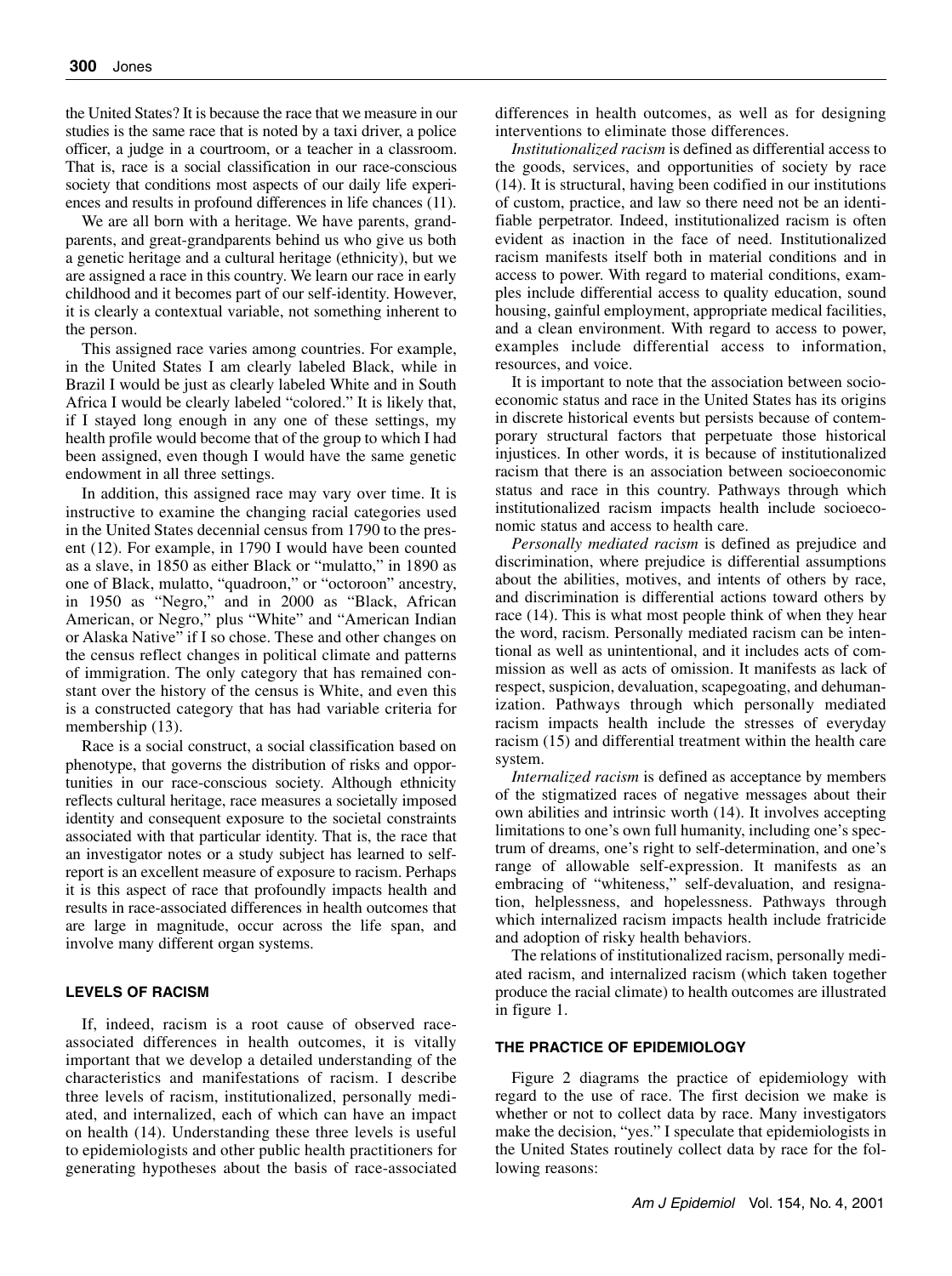

FIGURE 1. The impacts of racism on health, illustrating the relation between institutionalized racism, personally mediated racism, and internalized racism and various factors that contribute to race-associated differences in health outcomes. SES, socioeconomic status.

1. This is what we are taught to do—it is the customary practice. The routine stratification of data by race is modeled and reinforced ubiquitously in our society, including in our introductory epidemiology courses

and textbooks. This is in contrast to the customary practice in Canada and Great Britain, where data are routinely collected by social class.

2. Race is thought to be easy to measure. In fact, epi-



**FIGURE 2.** The uses of race by epidemiologists: decisions regarding the use of race by epidemiologists, including design and analytical strategies associated with these decisions.

*Am J Epidemiol* Vol. 154, No. 4, 2001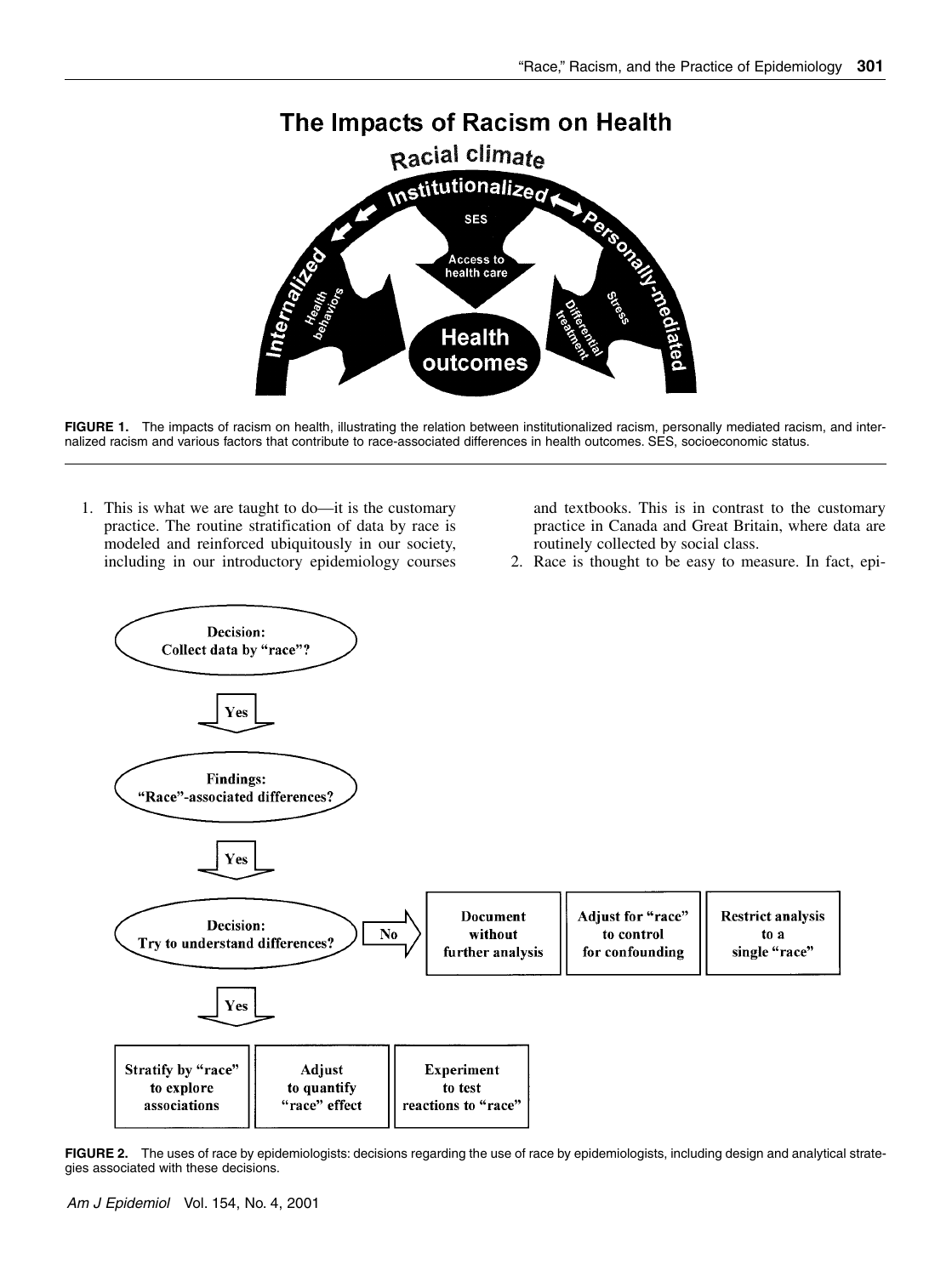demiologists are rarely trained in how to ascertain race, and guidelines are rarely given to subjects who are asked to self-identify race. It is assumed that anyone who grew up in the United States will know how to make the proper classifications. Interestingly, persons who did not grow up in the United States often express confusion about how to make the appropriate racial assignments.

- 3. Race is thought to be stable over time. However, the discordance between race on birth certificates and race on death certificates has been well documented (16). Indeed, discordance on a single medical record has been noted for some patients who have been alternately described by different observers as Black, White, and Latino (personal observation).
- 4. Race is indeed a good predictor of health outcomes in this country. This is true across many disease outcomes and across the life span and has been true since health data have been collected in this country.

There is increased discussion about the advisability of continuing to collect data by race, because that practice reifies race as a biologically important variable (9, 17–20). However, when we collect data by race, our findings most often reveal significant race-associated differences in health outcomes. This is important information.

The second decision we make is whether or not to try to understand the basis of the observed race-associated differences. Many investigators make the decision, "no." I speculate that we do not vigorously investigate the basis of raceassociated differences in health outcomes for the following reasons:

- 1. We assume race-associated differences to be unchangeable. The idea that racial differences are genetically based is widely held by the American public. Because scientists are affected by the society in which they live (21), many also infer that race-associated differences are genetic and therefore immutable. This notion of biologic determinism may inhibit efforts at vigorous investigation of race-associated differences.
- 2. Race-associated differences are not of primary interest to us. The majority of epidemiologists in this country are White (22). These researchers may not feel a personal stake in the racial disparities that for the most part adversely impact populations of color.
- 3. Race-associated differences do not surprise us. A "non-White" excess in disease burden in this country has almost grown to be expected. The differences are so ubiquitous across organ systems, over the life span, and over time that they do not surprise us or seem to require explanation. Indeed, only when there is a White excess in disease burden, as with suicide, is our professional interest piqued. It is as if these differences were endemic and do not elicit the response that would be elicited by an epidemic above the background rate.
- 4. The basis of race-associated differences seems intractable to us. Many health researchers may acknowledge that the basis of race-associated differ-

ences in health outcomes deserves attention, but the untangling of the reasons for the differences seems too hard, and they choose instead to devote their careers to a problem that seems more tractable to solution.

Our common practice of routinely documenting raceassociated differences in health outcomes but leaving the basis of those differences poorly explained is not benign but has at least three dangerous consequences (23). It impedes the advance of scientific knowledge, limits efforts at primary prevention, and contributes to ideas of biologic determinism. Scientific understanding is robbed when clues embedded in large group differences are not mined. Efforts at primary prevention are stymied when one can only screen and treat populations defined by race rather than prevent the onset of disease by addressing root causes. The ideology of race as a biologic determinant is bolstered when scientists fail to probe the basis of race-associated differences as though this basis were already completely understood.

# **DESIGN AND ANALYTICAL STRATEGIES**

Three strategies derive from a decision not to vigorously investigate the basis of observed race-associated differences in health outcomes (see figure 2):

- 1. Document race-associated differences without further action. This is often evident in our surveillance efforts, where we collect whole libraries of tables and graphs documenting racial disparities over time. This practice identifies areas in need of further inquiry, but it does not advance our understanding of the basis of the differences. Kaufman and Cooper find that "describing disparities between racial/ethnic groups" has high potential validity (6, p. 296).
- 2. Adjust for the confounding effects of race on the relation between some other factor of interest and disease. This practice is commonly used (5) and treats raceassociated differences as nuisance confounders rather than as important clues to be mined. Kaufman and Cooper find that "statistical adjustment for race/ethnicity in estimating the causal effect of another variable of interest" has high potential validity (6, p. 296).
- 3. Restrict our analyses and subsequent studies to a single racial group. This practice is also commonly used (5) and belies a total lack of interest in both the causes of the observed differences and the epidemiology of disease in other racial groups. Kaufman and Cooper do not address this research approach.

Three other strategies derive from a decision to actively investigate the basis of observed race-associated differences (see figure 2):

1. Stratify our data by race to explore the contributing factors to the differences. We can compare distributions of candidate risk factors by race (24). We can also do separate regressions on candidate risk factors and the disease of interest, compare the risk factor profiles by race, and try to explain differences in risk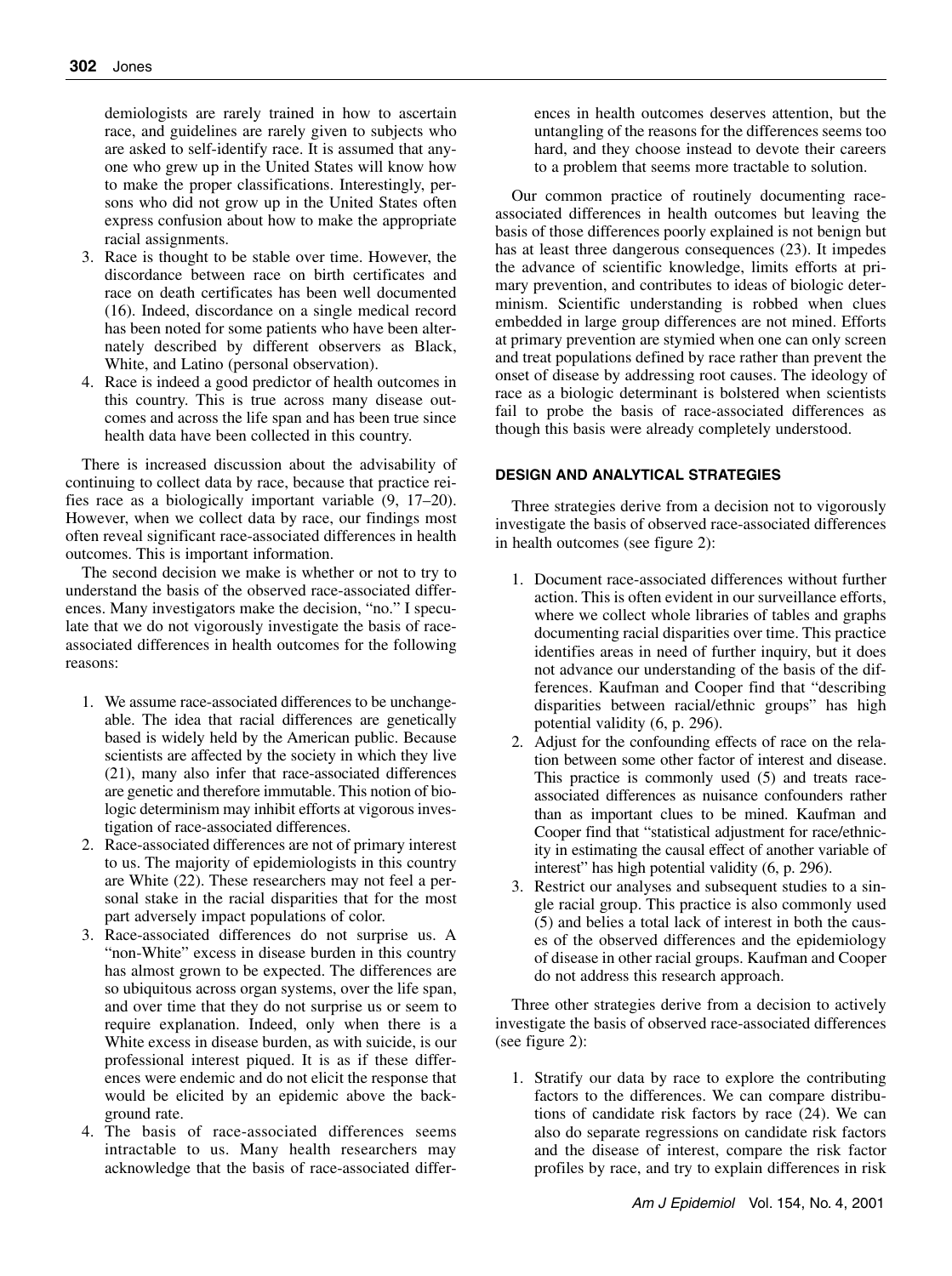factor profiles. This strategy treats race, like the side of the city on which people live, as a marker for differential experiences and exposures rather than as a factor inherent to the person. Kaufman and Cooper do not address this research approach

- 2. Adjust to quantify the magnitude of the race effect. This strategy does not really improve our understanding of the basis of race-associated differences, but it is often used by those who are trying to explain away race as a risk factor. Notably, Kaufman and Cooper find that the approaches where the "effect of race/ ethnicity is internal to the individual study participant" and where "effect decomposition [is done] to separate direct (biologic) effects of race/ethnicity from indirect effects (relayed through social variables)" both have low potential validity (6, p. 296).
- 3. Conduct experiments to test reactions to race. This design strategy acknowledges the role of reactions to race in causing race-associated differences in health outcomes. Examples include trials that vary the race in case presentations (25, 26) or use testers in applying for jobs or mortgages. Kaufman and Cooper find that approaches where the "effect of race/ethnicity is external to the individual study participant" have high potential validity (6, p. 296).

Of the five research approaches discussed by Kaufman and Cooper, three were found to have high potential validity, and two of these are included among the strategies of researchers who document race-associated differences but are not interested in investigating the basis of those differences. I do not believe that these authors are calling for epidemiologists to document differences by race without further analysis, nor do I believe that they are they condoning the practice of adjusting for race without taking an interest in the existence and underlying causes of race-associated differences. However, the commentary by Kaufman and Cooper highlights the need for epidemiologists to understand our work in a larger social context. It is just as important to be sure of the validity of our research approaches in a narrow sense as it is to consider the kinds of questions that we are trying to answer and the ones we are neglecting.

# **RECOMMENDATIONS FOR PRACTICE**

I make the following recommendations based on the preceding discussion of race, racism, and the practice of epidemiology:

- 1. Vigorously investigate the basis of observed race-associated differences in health outcomes.
	- a. Interpret all race-related findings instead of simply reporting them without comment or simply adjusting for race.
	- b. If there are not enough data to explicate a difference that is documented in a given study, propose followup studies.
	- c. View race-associated differences as important clues to be mined.
- 2. Acknowledge that race is a social construct, not a biologic determinant.
- a. Explicitly measure genes if there is a genetic hypothesis.
- b. Model race as a contextual variable in multilevel analyses.
- 3. Acknowledge the diversity within racial groups.
	- a. Explicitly measure culture if there is a cultural hypothesis.
	- b. Collect information on ancestry, migration history, and language.
- 4. Acknowledge the association between race and social class in this country, an association perpetuated by institutionalized racism.
	- a. Explicitly measure social class if there is a social class hypothesis.
	- b. Broaden the conceptualization of social class to include issues of accumulated wealth, neighborhood characteristics, and measures of social class over the life span.
	- c. Develop valid and reliable social class measures that could be included on all birth and death certificates, as well as on other data reported to federal and state agencies.
- 5. Acknowledge the present-day existence and impacts of racism.
	- a. Develop explicit measures of institutionalized, personally mediated, and internalized racism.
	- b. Examine the role of racism in causing race-associated differences in health outcomes.
	- c. Examine the role of racism in diminishing the health of the entire population, not just the health of the stigmatized races.
- 6. Continue to collect data by race as long as there are raceassociated differences in health outcomes. It is important to monitor disparities as we aim to eliminate them. However, be precise when using the word "race."
	- a. Specify why information on race was collected (e.g., because of a previously documented disparity).
	- b. Describe how race was measured (observer-coded vs. self-reported, the number and names of categories, whether multiple responses were allowed).
	- c. Collect enough other data, including measures of racism, social class, culture, and genes, so that the basis of observed differences can be determined.
- 7. Train persons from stigmatized backgrounds as epidemiologists (22). In this way, our understanding of the determinants of the health of populations will be enhanced.
	- a. These scientists will bring new perspectives to the questions we have already asked.
	- b. They will also raise new questions.
- 8. Partner with communities to raise questions, generate hypotheses, and share findings.
	- a. Recognize and respect the capacity within communities to bring important insight to scientific research.
	- b. Return information to communities so that they can mobilize and advocate for change.

The distribution of risks and protective factors that are differentially distributed by side of the city in Metropolis can be identified and addressed. In the same way, the structures that govern the distribution of risks and protective factors by race must be identified and addressed. I urge our profession to pay